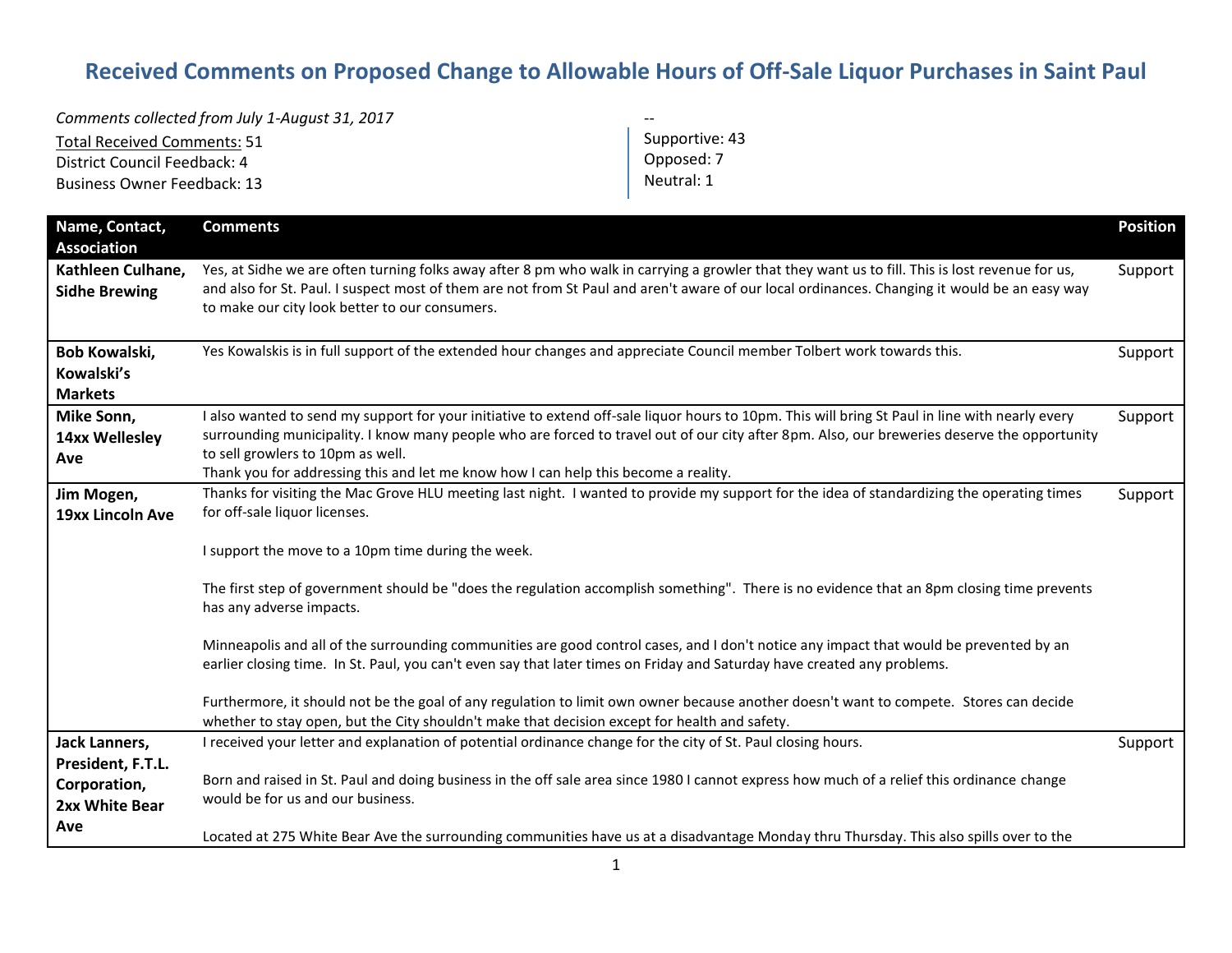|                      | weekend as shoppers tend to frequent established stores where they shop.                                                                                                                                                                                                                      |         |
|----------------------|-----------------------------------------------------------------------------------------------------------------------------------------------------------------------------------------------------------------------------------------------------------------------------------------------|---------|
|                      | Some of our reasons to change the ordinance:                                                                                                                                                                                                                                                  |         |
|                      | > Allow us to compete fairly.                                                                                                                                                                                                                                                                 |         |
|                      | > Higher wages make us less sustainable while more hours equals more employee work time and wages.                                                                                                                                                                                            |         |
|                      | > More city tax revenue collected.                                                                                                                                                                                                                                                            |         |
|                      | > Greater business revenue to remain profitable and survive.<br>> New large competitors in the surrounding area are hurting border operations significantly.                                                                                                                                  |         |
|                      | > Why not conform to State rules and eliminate confusion and an unfair marketplace?                                                                                                                                                                                                           |         |
|                      |                                                                                                                                                                                                                                                                                               |         |
|                      | I would be glad to discuss this issue with anyone in order to accomplish this change as possible.                                                                                                                                                                                             |         |
| <b>Midway Liquor</b> | Please NO!!                                                                                                                                                                                                                                                                                   | Oppose  |
| Jean and Mark        | Mark Schroepfer and Jean Schroepfer support the proposed ordinance change allowing liquor sales until 10:00p Monday through Saturday.                                                                                                                                                         | Support |
| Schroepfer,          |                                                                                                                                                                                                                                                                                               |         |
| 2xx Summit Ave       |                                                                                                                                                                                                                                                                                               |         |
| Chad                 | Hi Libby, This is Chad Radenbaugh from Park Liquor Store in St. Paul. Being an owner for the last 23 years I don't feel like there is a need for a                                                                                                                                            | Oppose  |
| Radenbaugh,          | change. I work 65 hours a week here to support my wife and 3 children. It's nice to get home in time to see them before they go to bed and                                                                                                                                                    |         |
| <b>Park Liquor</b>   | get my ONE day (sometimes) on Sunday. Just wanted to voice my opinion.                                                                                                                                                                                                                        |         |
|                      | Hi Libby, My name is Chad Radenbaugh. I have been a co-owner of Park Liquor in St. Paul for 23 years. I am writing in to oppose                                                                                                                                                               |         |
|                      | the expanding hours to Liquor stores. Not only is it hard enough to run my own business but also add on the additional cost and                                                                                                                                                               |         |
|                      | the fact that it is hard enough to leave my house at 7:00 AM, Get my children to school, work until 8:00 and then race home just                                                                                                                                                              |         |
|                      | in hopes that they are still awake to say goodnight, 4 days a week and FORGET about the weekends! I'd really like to see a copy                                                                                                                                                               |         |
|                      | of MEMBER TOLBERTS time card.                                                                                                                                                                                                                                                                 |         |
|                      | In addition, if the general public can't figure out that they "need" alcohol in the time frame that stores are open, then maybe                                                                                                                                                               |         |
|                      | they aren't responsible to drink in the first place. Add in the fact that the only thing this accomplishes is you now allow the                                                                                                                                                               |         |
|                      | people who run to the liquor store at 7:55 to get their booze to wait until 9:55.                                                                                                                                                                                                             |         |
|                      | This sounds like maybe someone (MEMBER TOLBERT) might have some outside interest in making this happen. Please tell him                                                                                                                                                                       |         |
|                      | to do ALL of us independent, tax paying, license paying store owners a favor and NOT let this happen.                                                                                                                                                                                         |         |
|                      | Sorry I will NOT be able to attend on the 7th, as I will be dropping my daughter off at school before I start my 12 hour day.                                                                                                                                                                 |         |
|                      | Give my regards to MEMBER TOLBERT and his COLLEAGUES.                                                                                                                                                                                                                                         |         |
|                      |                                                                                                                                                                                                                                                                                               |         |
| Jeff Moriarity,      | Since 6/22, we have lost 34 growler sales (or \$680) just Tuesday-Thursday between 8-10pm. I would say 80+% of the time we have to turn                                                                                                                                                       | Support |
| President,           | down growler sales during these blocked off sale hours, the customer responds in a way that reflects negatively on this St. Paul ordinance<br>(variations of "what a dumb law," "that's silly since Minneapolis can," etc.), to further reinforce what some of the other brewers said in this |         |
| Founder,             | email chain.                                                                                                                                                                                                                                                                                  |         |
| <b>Tin Whiskers</b>  |                                                                                                                                                                                                                                                                                               |         |
| <b>Brewing Co</b>    |                                                                                                                                                                                                                                                                                               |         |
| <b>Mike</b>          | I own Park Liquor in St. Paul and I am against extending the hours to 10 pm on Monday - Thursday. Extending the hours only increases the                                                                                                                                                      | Oppose  |
|                      | $\overline{2}$                                                                                                                                                                                                                                                                                |         |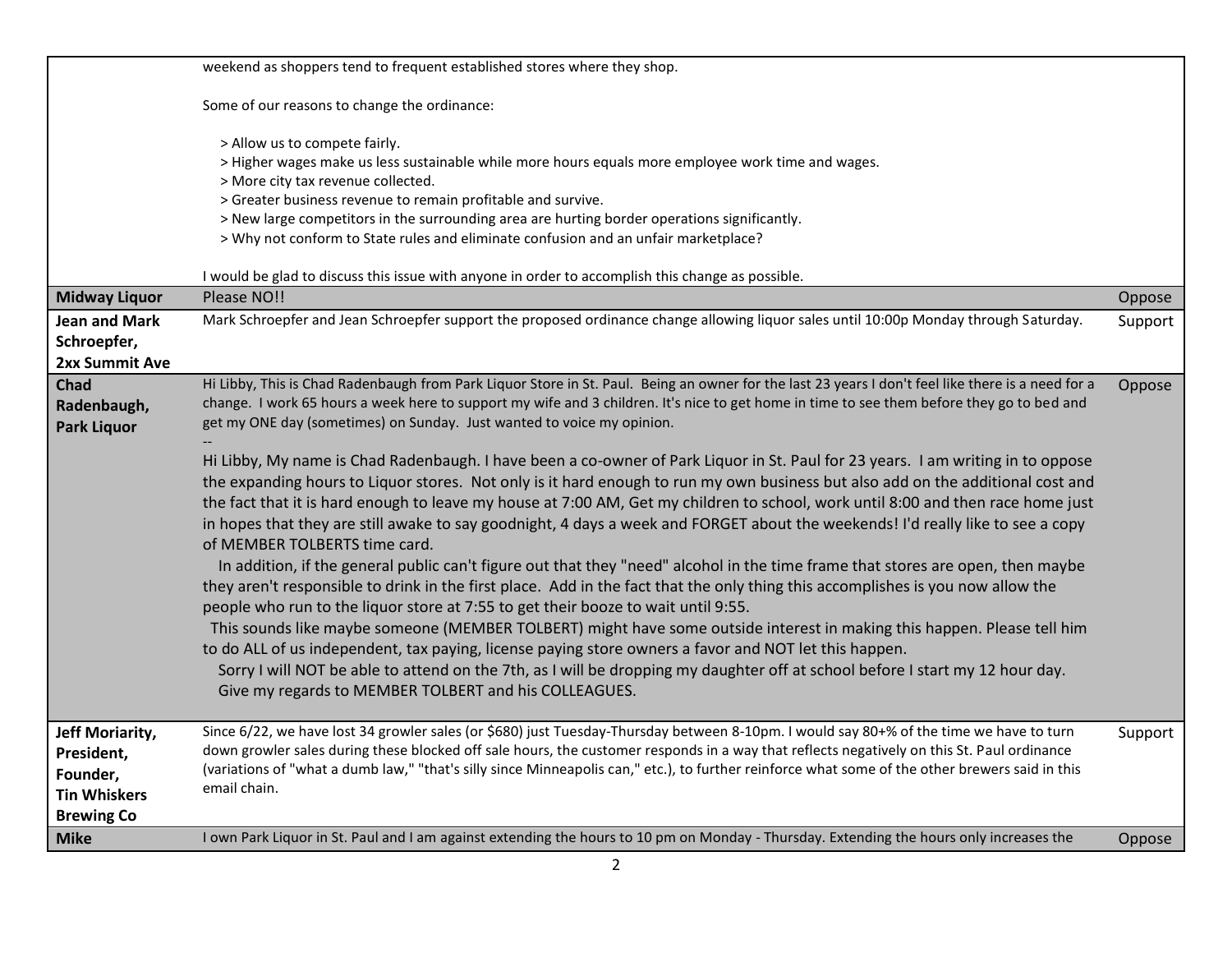| Radenbaugh, Park                                       | costs for small business owners without adding any additional sales (or tax revenue!).                                                                                                                                                                                                                                                                                                                                                                                                                                                           |         |
|--------------------------------------------------------|--------------------------------------------------------------------------------------------------------------------------------------------------------------------------------------------------------------------------------------------------------------------------------------------------------------------------------------------------------------------------------------------------------------------------------------------------------------------------------------------------------------------------------------------------|---------|
| Liquor                                                 | Thanks for your consideration.                                                                                                                                                                                                                                                                                                                                                                                                                                                                                                                   |         |
| <b>Jeannette Larson</b>                                | Yes! Permit St Paul liquor stores to remain open to 10pm Monday through Thursday                                                                                                                                                                                                                                                                                                                                                                                                                                                                 | Support |
| <b>Jayne Nieme</b>                                     | Liquor stores should be allowed to remain open until 10 every night, and yes, I also support Sunday sales. As a working person who has<br>limited shopping time, and an avid cook and eater, it is often the case that the 8 pm close affects me negatively. It seems like an antiquated<br>paternalistic regulation that helps no one.                                                                                                                                                                                                          | Support |
| Dan Dwight,<br>11xx Juliet Ave                         | Do it! I'm tired or people telling me to plan ahead. With two kids and a job that often keeps me in the office past 8 PM, it is a big hassle.                                                                                                                                                                                                                                                                                                                                                                                                    | Support |
|                                                        | Also, my main shop is Marshall Liquors - a nice family run shop. If it's after 8 PM on a weeknight, they lose my business to Total Wine in<br>Roseville.                                                                                                                                                                                                                                                                                                                                                                                         |         |
|                                                        | Feel free to reach out if you want more info                                                                                                                                                                                                                                                                                                                                                                                                                                                                                                     |         |
| <b>Mark Staloch</b>                                    | Chris Tolbert is exploring changing allowing St. Paul liquor stores to remain open until 10 p.m.                                                                                                                                                                                                                                                                                                                                                                                                                                                 | Support |
|                                                        | I agree with this decision; neighboring cities including Minneapolis and Lilydale have had 10 p.m for years and many in St. Paul simply go there<br>past 8 pm.                                                                                                                                                                                                                                                                                                                                                                                   |         |
|                                                        | I live in Summit Hill and have been a St. Paul resident for 25 years, and prefer to support local liquor stores.                                                                                                                                                                                                                                                                                                                                                                                                                                 |         |
|                                                        | It is a way to increase tax revenues, allow small businesses to have 10 more hours in the week to make revenue, and employ staff at those<br>locations for 2 hours more per day.                                                                                                                                                                                                                                                                                                                                                                 |         |
|                                                        | I would encourage Chris to also continue to fight for Sunday liquor sales as well.                                                                                                                                                                                                                                                                                                                                                                                                                                                               |         |
|                                                        | Common sense reforms of outdated laws should be the norm in St. Paul and the current mayor and city council are starting to realize that.                                                                                                                                                                                                                                                                                                                                                                                                        |         |
| <b>Union Park</b><br><b>District Council</b>           | At its regular meeting on August 3, 2016, the Union Park District Council Board discussed the proposed change to allowable liquor store hours<br>in the City of Saint Paul from 8:00 a.m. to 10:00 p.m. Monday through Saturday, and the associated ordinance amendment.<br>After discussion, the Committee voted unanimously in support of the proposed change and ordinance amendment.<br>If you have any questions, please feel free to contact me.                                                                                           | Support |
| <b>James Hamilton</b>                                  | Yes to 10:00 p.m. liquor sales.                                                                                                                                                                                                                                                                                                                                                                                                                                                                                                                  | Support |
| Jim Thomas,<br><b>Thomas Liquors</b><br>and Fine Wines | I represent our family at Thomas Liquors and Fine Wines on Grand Av. We are very definitely opposed to the 10pm nightly<br>proposal. We have been in the off sale business since prohibition ended, and know the patterns of our customers. Most of our<br>business comes in the afternoon and very early evening. We have learned from experience, that being open on Friday and<br>Saturday night till 10 only seems to attract the younger crowd. The students, in particular, and many others who would be<br>better off without a purchase! | Oppose  |
|                                                        | We are very serious about our business. We try to avoid selling products that are targeted to the younger drinker. Moderation<br>and safety is our goal. With that in mind, longer hours would be contrary to what we are trying to achieve and contrary to what<br>the neighborhood expects.                                                                                                                                                                                                                                                    |         |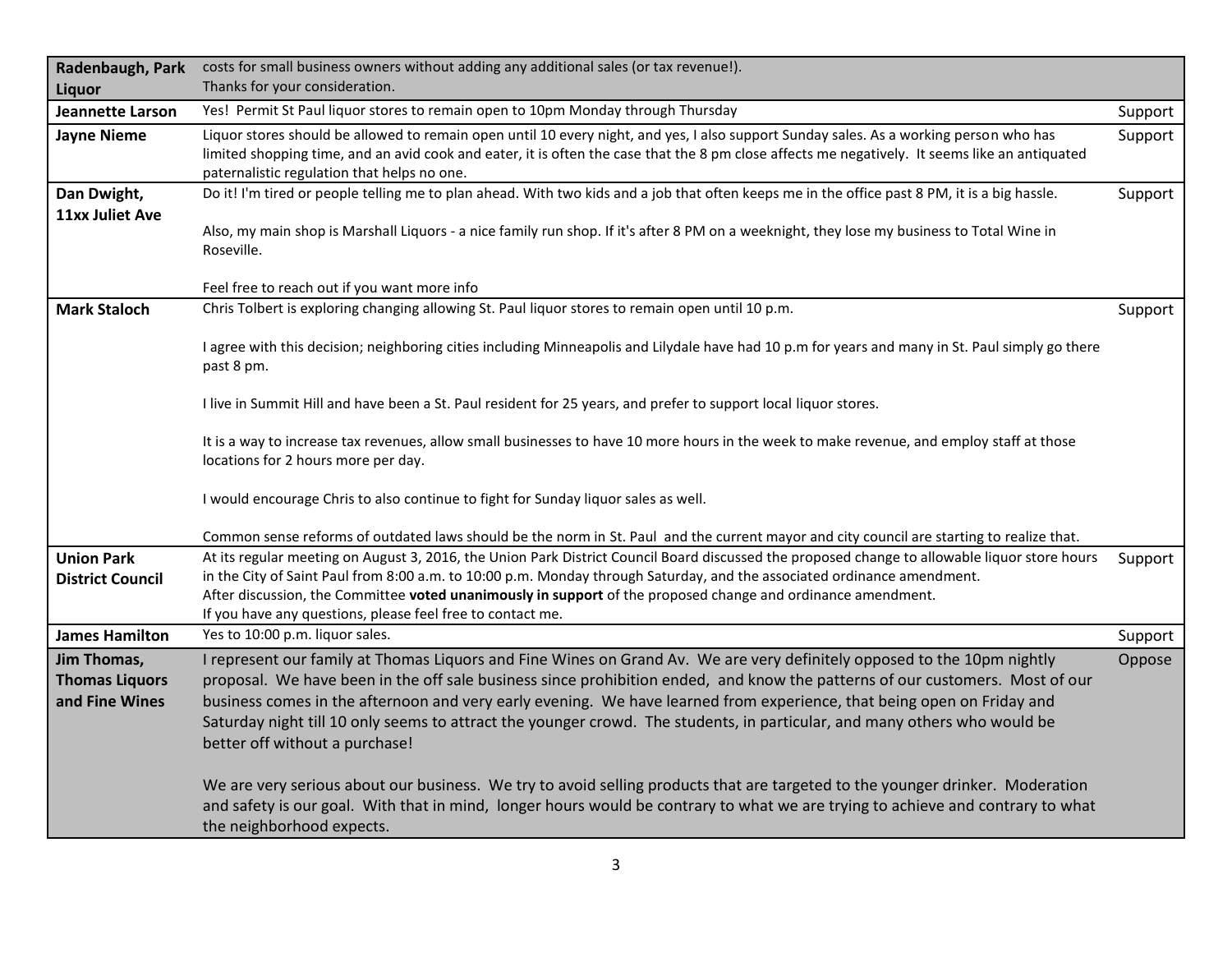| <b>Eric Hansen</b>       | I'm a sober former drinker. I support extended hours for liquor sales because it's good for business and makes our city more                                                                            | Support |
|--------------------------|---------------------------------------------------------------------------------------------------------------------------------------------------------------------------------------------------------|---------|
|                          | attractive to people who are just getting to know about St. Paul.                                                                                                                                       |         |
|                          | There's a certain portion of drinkers who drink heavily and/or are alcoholics and who will drive drunk to get more liquor when                                                                          |         |
|                          | they run out. Trust me, I know. Making that subset of drinkers drive to a suburb to purchase more puts those drunk drivers on                                                                           |         |
|                          | the road for a longer period and places more of the rest of us at risk for longer periods of time.                                                                                                      |         |
| <b>Michael Vander</b>    | Hello, I am Michael Vander Heyden, owner of Christine Liquors. I am in favor of the 10:00 PM closing time in effort to align with                                                                       | Support |
| Hayden,                  | all neighboring communities.                                                                                                                                                                            |         |
| <b>Christine Liquors</b> |                                                                                                                                                                                                         |         |
| Mark Kotsonas,           | I wanted to comment that I am in favor of extending liquor store hours until 10:00 Monday through Thursday. I thought it was a                                                                          | Support |
| X Delos St. W.           | frustrating when I recently went to a tap room on a Thursday, full of people drinking beer, and I almost was not sold a growler<br>because it was 8:00. I was unaware of the discrepancies in the laws. |         |
| <b>Laurie Siever</b>     | I am all in favor of liquor stores staying open until 10:00 during the week. We need to stop being so conservative. We are losing                                                                       | Support |
|                          | tax revenue off liquor sales and it makes no sense when we are always hearing about the need for property taxes going up in                                                                             |         |
|                          | Saint Paul.                                                                                                                                                                                             |         |
|                          |                                                                                                                                                                                                         |         |
|                          | Please push for this change!!!                                                                                                                                                                          |         |
| <b>Linda Ruiz</b>        | I am completely for extending liquor store hours to 10:00pm during the week.                                                                                                                            | Support |
| <b>Joelle Tegwen</b>     | I am in favor of this change                                                                                                                                                                            | Support |
| <b>Gail Merriam</b>      | Change ordinance to allow liquor sales until 10pm Monday-Thursday instead of making them close at 8pm.                                                                                                  | Support |
| <b>Patrick Klinger</b>   | As a resident of downtown Saint Paul, I fully support expanded liquor store hours in our community. The current ordinance                                                                               | Support |
|                          | places us at a competitive disadvantage, prompts unnecessary trips and is not conducive to the way many consumers - myself                                                                              |         |
|                          | included - shop.                                                                                                                                                                                        |         |
| Paula, Saint Paul        | I am opposed and I have my reasons                                                                                                                                                                      | Oppose  |
| <b>Resident</b>          |                                                                                                                                                                                                         |         |
| Veronica,                | This change is the first good things I've heard coming out of the City in a long time.                                                                                                                  | Support |
| <b>Macalester</b>        |                                                                                                                                                                                                         |         |
| Groveland                |                                                                                                                                                                                                         |         |
| <b>Don Grundhauser</b>   | This change is a good idea. Always hearing "what the heck, Saint Paul, you can buy it until 10PM in Woodbury or Cottage Grove"                                                                          | Support |
| <b>Anonymous</b>         | Of course liquor store hours should be extended to 10PM!                                                                                                                                                | Support |
| <b>Brandon Jutz</b>      | As I resident of Highland Park since 2006 I often ran into the issue of the St. Paul stores closing before the Minneapolis stores.                                                                      | Support |
|                          | For whatever reason (last minute invites, last item on the list of chores) I often find myself driving over the 46th street bridge to                                                                   |         |
|                          | Fall Liquors or Elevated Wine and Spirits to make my purchases.                                                                                                                                         |         |
|                          | I love The Ale Jail/Wine Thief and Parkway Liquors has all the basics but after spending so much time in Minneapolis because                                                                            |         |
|                          | that's all that was open I do find myself driving across the city line even when the St. Paul Stores are open.                                                                                          |         |
|                          |                                                                                                                                                                                                         |         |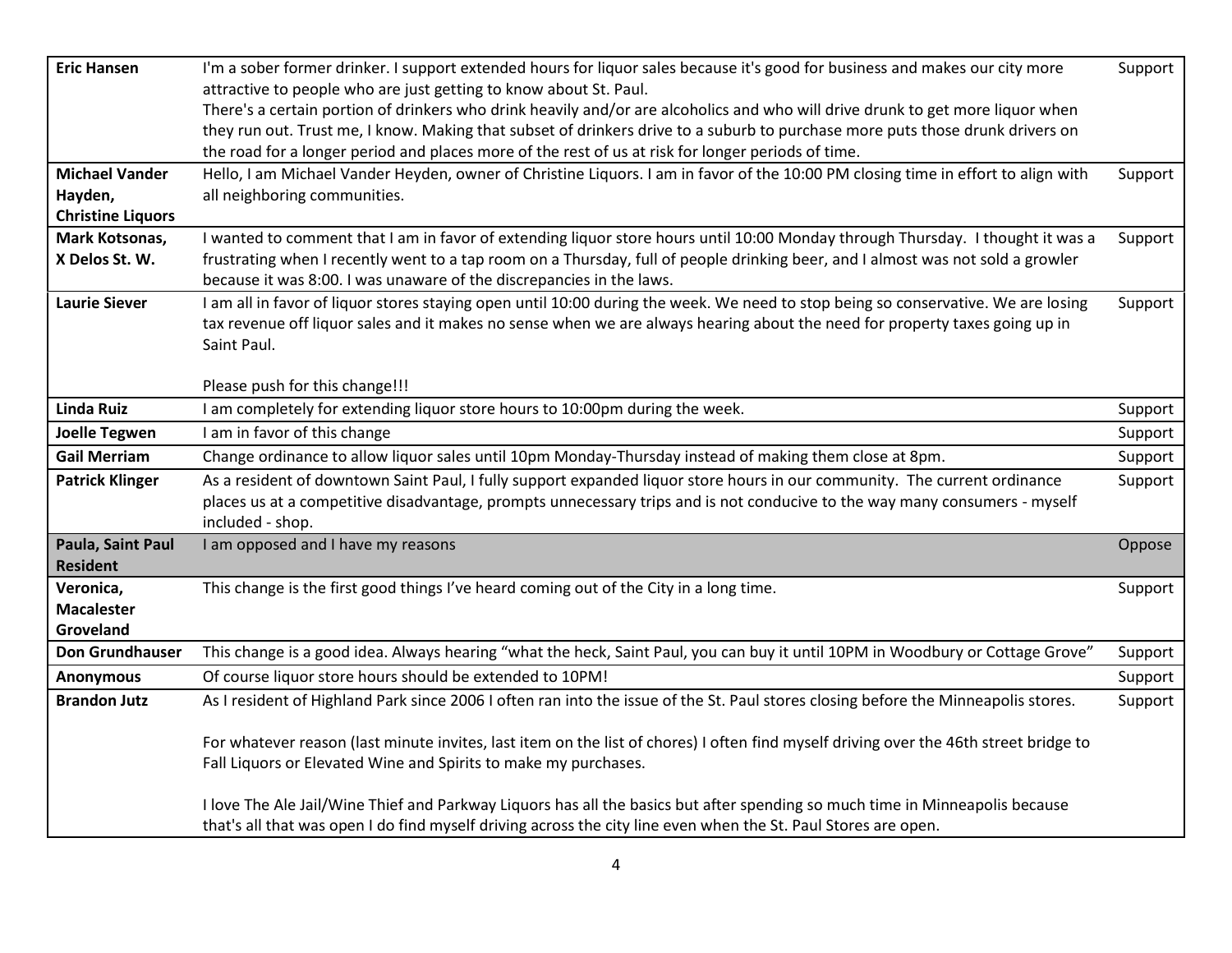|                          | I'm all for allowing the St. Paul locations to consider staying open later. Most are in commercial areas with other stores open that<br>late or later and most (at least in Highland) are fairly reputable. I would like to see them thrive and be able to complete better<br>against Minneapolis stores. |         |
|--------------------------|-----------------------------------------------------------------------------------------------------------------------------------------------------------------------------------------------------------------------------------------------------------------------------------------------------------|---------|
|                          | Nowwhen we can we talk about Sunday hours?!                                                                                                                                                                                                                                                               |         |
|                          | Thank you for your time!                                                                                                                                                                                                                                                                                  |         |
| Phil Platt,              | It's time St. Paul caught up with our neighbors. 10:00 pm is a reasonable closing hour every day. Except Sunday. Maybe that will                                                                                                                                                                          | Support |
| 13xx Osceola Ave         | change someday soon.                                                                                                                                                                                                                                                                                      |         |
| <b>Shelia Sweeney</b>    | I am writing here as a private citizen to express my strong support for expanded liquor store hours.<br>If I had written before, just ignore. I had it on my list, thought I had done it, but didn't check it off!                                                                                        | Support |
| Michael Roehr,           | As a resident of St. Paul (21xx Juliet Ave. 55104) I support changing the ordinance to allow for later sales and aligning with                                                                                                                                                                            | Support |
| 21xx Juliet Ave          | adjacent cities.                                                                                                                                                                                                                                                                                          |         |
| <b>Nancy Sampair</b>     | I just read Councilmember Tolbert's Update. He requested input on the regulations pertaining to off-sale liquor.                                                                                                                                                                                          | Support |
|                          | I support the City of Saint Paul expanding the hours of off-sale liquor to align with those in (most) surrounding cities, i.e., sales                                                                                                                                                                     |         |
|                          | permitted until 10PM Monday-Saturday.                                                                                                                                                                                                                                                                     |         |
|                          | For the reasons he cited (especially with regard to breweries), in my view it makes common sense to expand the hours.                                                                                                                                                                                     |         |
| <b>Angel Chandler</b>    | I thought you might find this article helpful in making a decision on extended hours for liquor stores                                                                                                                                                                                                    | Neutral |
|                          | http://www.health.state.mn.us/alcohol/alcpdf/HumanandEconomicCostofAlcoholUseinMinnesota.pdf                                                                                                                                                                                                              |         |
| <b>Peter Grafstrom</b>   | Just read the pipress write up. Let the liquor stores stay open until a reasonable time. Like nine or ten. Please count this as a                                                                                                                                                                         | Support |
|                          | supportive comment. Worst law in the whole city code.                                                                                                                                                                                                                                                     |         |
| <b>Ron Gerdes</b>        | Please keep up the good work and engagement regarding transit in St. Paul. Also, I strongly support expansion of liquor store and<br>brewery off- sales hours to 10 PM during the week.                                                                                                                   | Support |
| Jim Lee,                 | I am in STRONG STRONG support of this change. I have competition right across the street that is allowed to stay open until                                                                                                                                                                               | Support |
| <b>Cub Liquor</b>        | 10PM.                                                                                                                                                                                                                                                                                                     |         |
| <b>Highland District</b> | WHEREAS, the Highland District Council has heard concerns from liquor store owners that the 8:00 PM closing time has adversely                                                                                                                                                                            | Support |
| Council                  | affected the stores located close to neighboring municipalities, and                                                                                                                                                                                                                                      |         |
|                          | WHEREAS, the State of MN allows for liquor stores to be open between the hours of                                                                                                                                                                                                                         |         |
|                          | 8:00 AM and 10:00 PM Monday -Saturday; therefore                                                                                                                                                                                                                                                          |         |
|                          | BE IT RESOLVED, that the HDC's Board of Directors supports a change to the hours of operation for off-sale Liquor Stores in the                                                                                                                                                                           |         |
|                          | City of Saint Paul, in an effort to make St. Paul competitive with surrounding municipalities and no longer disadvantage beer,                                                                                                                                                                            |         |
|                          | wine and liquor merchants located in neighborhoods adjoining municipalities that allow for longer on sale hours.                                                                                                                                                                                          |         |
| Summit-                  | The Summit-University Planning Council is in support of extending weekday hours for liquor stores in Saint Paul to 10 pm. We do                                                                                                                                                                           | Support |
| <b>University</b>        | not see any problem with Saint Paul being consistent with neighboring communities, and encourage you to vote in favor of the                                                                                                                                                                              |         |
| <b>Planning Council</b>  | proposed changes.                                                                                                                                                                                                                                                                                         |         |
|                          | Feel free to contact me if you have any further questions.                                                                                                                                                                                                                                                |         |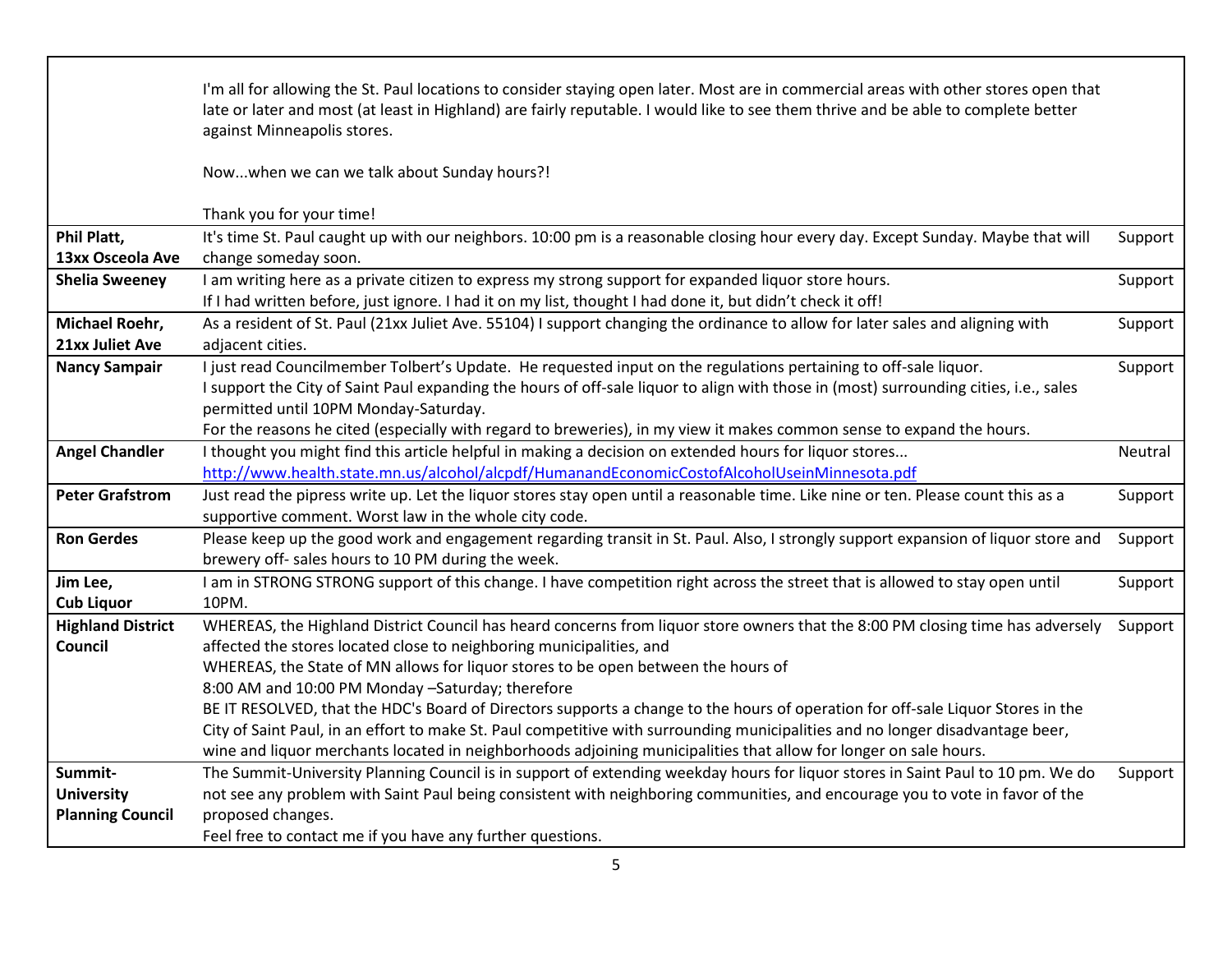| <b>Michael</b><br>McCafferty,<br>McCafferty's<br><b>Liquor, 1325</b><br><b>Randolph Ave</b><br>District 10 Como<br><b>Community</b><br>Council | My name is Michael Mccafferty and I am the owner of Mccaffertys liquor, 1325 Randolph ave. I have owned the store for the last<br>fifteen years. Prior to that I owned Rite liquor on Snelling ave. My home is at 1338 Hillcrest ave.<br>I am writing to express my opposition to expanding the hours that liquor can be sold. In speaking with other owners of<br>independent stores in St.Paul, I am yet to find one that supports it. The reason that I and others oppose is basically the same<br>reason why we oppose Sunday sales. The additional sales will not cover our increased expenses incurred by staying open. The<br>additional cost of staffing and all the other added cost like utilities, and insurance won't me made up. The fact is that sales<br>probably won't increase at all. They will just be spread out over a longer period. People only drink so much. Expanding hours<br>doesn't mean greater sales. Independent liquor store owners work long enough. We don't need to add more hours to an already<br>long work week, and we can't afford it.<br>So who really wants it? The answer is the new guys in the retail liquor business. Target, Trader Joes and kowalski's. They are<br>already open and fully staffed until after 10pm. It doesn't cost them a thing to move an employee from the deli counter to the<br>liquor counter. Independent liquor stores are already taking a hit from these corporate owned stores. We don't have the buying<br>power they do and as a result can't complete with them on pricing. Why are we so quick to change the rules for them? The Rules<br>were already changed to give the a license to begin with.<br>As to the take home growler set. They knew what the hours of sales were when they signed up. If anything, change the<br>regulations for them and them alone. Growlers aren't really "off sale" by definition anyway. If they were then I could sell them,<br>and I can't. The" brewery culture "is so new that we don't know what will become of it. Beards get shaven and tattoos fade. The<br>regulations shouldn't be changed for all of us based on the needs of a few that may or may not be around in a few years.<br>The bottom line is that St.Paul's independent liquor stores are suffering. Some more then others. My stores sales are down<br>about 40% with the Randolph road construction and increased corporate competition. That's about 4K a month out of my<br>pocket. Imagine 4K a month cut from your families budget. The liquor retail pie is only so big. Every time the rules are changed<br>we independents get hurt. I fear that the independent family run liquor stores in St.Paul will soon go the way of the mom and<br>pop drugstores that used to be in every neighborhood.Cvs and Walgreens haven't increased the charm and diversity that the city<br>of St.Paul is or was know for.Small independent businesses have always been the key to the city's success. It's what separates us<br>from the suburbs. We shouldn't follow their lead.<br>I am sorry that a will not be able to attend the meeting at 7:30 am on September 7th as I will be dropping kids off at school and<br>my wife will be at work. As independent owners we can't afford to hire corporate spokespersons to attend. I am sure target and<br>kowalski's will have people there.<br>The District 10 Como Community Council supports the proposed change to allowable liquor store hours. It is our understanding<br>that the changes are to move the closing times from 8pm to 10pm Monday through Thursday. Given that all but one suburb have<br>already adopted these hours, we feel that Saint Paul liquor store and craft brewery owners are at a competitive disadvantage. | Oppose<br>Support |
|------------------------------------------------------------------------------------------------------------------------------------------------|--------------------------------------------------------------------------------------------------------------------------------------------------------------------------------------------------------------------------------------------------------------------------------------------------------------------------------------------------------------------------------------------------------------------------------------------------------------------------------------------------------------------------------------------------------------------------------------------------------------------------------------------------------------------------------------------------------------------------------------------------------------------------------------------------------------------------------------------------------------------------------------------------------------------------------------------------------------------------------------------------------------------------------------------------------------------------------------------------------------------------------------------------------------------------------------------------------------------------------------------------------------------------------------------------------------------------------------------------------------------------------------------------------------------------------------------------------------------------------------------------------------------------------------------------------------------------------------------------------------------------------------------------------------------------------------------------------------------------------------------------------------------------------------------------------------------------------------------------------------------------------------------------------------------------------------------------------------------------------------------------------------------------------------------------------------------------------------------------------------------------------------------------------------------------------------------------------------------------------------------------------------------------------------------------------------------------------------------------------------------------------------------------------------------------------------------------------------------------------------------------------------------------------------------------------------------------------------------------------------------------------------------------------------------------------------------------------------------------------------------------------------------------------------------------------------------------------------------------------------------------------------------------------------------------------------------------------------------------------------------------------------------------------------------------------------------------------------------------------------------------------------------------------------------------------------------------------------------------------------------------------------------------------------------------------------------------------------------------------------------------------------------------------------------------------------------------------------------------------------------------------------------------------------------------------------------------------------------------------------------------------------------------------------------------------------------------------------------------------------------------------------------------------------|-------------------|
|                                                                                                                                                | This change in the law can only help increase sales at liquor stores and craft breweries thereby bringing in additional tax revenue<br>for The City.                                                                                                                                                                                                                                                                                                                                                                                                                                                                                                                                                                                                                                                                                                                                                                                                                                                                                                                                                                                                                                                                                                                                                                                                                                                                                                                                                                                                                                                                                                                                                                                                                                                                                                                                                                                                                                                                                                                                                                                                                                                                                                                                                                                                                                                                                                                                                                                                                                                                                                                                                                                                                                                                                                                                                                                                                                                                                                                                                                                                                                                                                                                                                                                                                                                                                                                                                                                                                                                                                                                                                                                                                                 |                   |
| Nick Nadeau, 1st<br><b>Grand Ave</b><br>Liquors, 918<br><b>Grand Ave</b>                                                                       | My name is Nick Nadeau and I own 1st Grand Avenue Liquors in St Paul. We will be unable to attend the meeting regarding the<br>10pm closing change in St Paul. I am hoping that this letter can help influence the decision on this matter. We have been a family<br>owned store since 1962, on the corner of Grand and Milton. In recent years liquor licenses have been given to big box stores and<br>grocery in the area. These are the entities that are lobbying to get these long stand laws changed as they are already open and                                                                                                                                                                                                                                                                                                                                                                                                                                                                                                                                                                                                                                                                                                                                                                                                                                                                                                                                                                                                                                                                                                                                                                                                                                                                                                                                                                                                                                                                                                                                                                                                                                                                                                                                                                                                                                                                                                                                                                                                                                                                                                                                                                                                                                                                                                                                                                                                                                                                                                                                                                                                                                                                                                                                                                                                                                                                                                                                                                                                                                                                                                                                                                                                                                             | Oppose            |